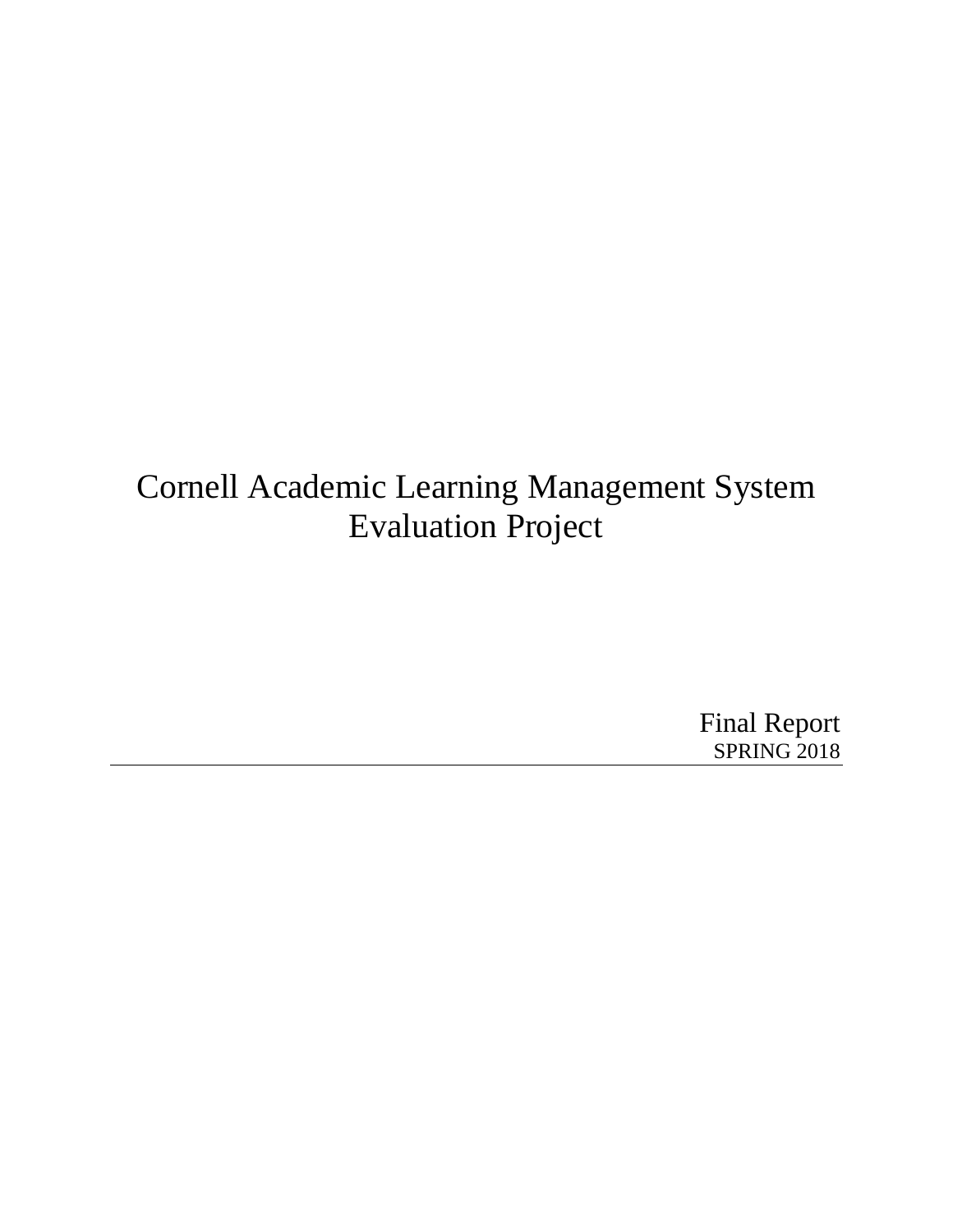The Academic LMS Evaluation Project is a capital project sponsored by Professor Julia Thom-Levy PhD, Vice Provost for Academic Innovation.

Project Leadership Team:

- Executive Sponsor and Academic Liaison Julia Thom-Levy
- Project Director Todd Maniscalco
- Project Manager JP Brannan
- Communications Lead Rob Vanderlan
- Technical Lead Marina Tokman
- Business Analyst Chloë DeShong

Instructional Technologists:

- Patrick Graham
- Marina Tokman
- John Udall

Instructional Designers:

- Elizabeth Balko
- Amy Cheatle
- Benjamin Moss

Primary authors of the evaluation report:

- Chloë DeShong
- Rob Vanderlan
- JP Brannan

Contributing authors:

- Todd Maniscalco
- Marina Tokman
- John Udall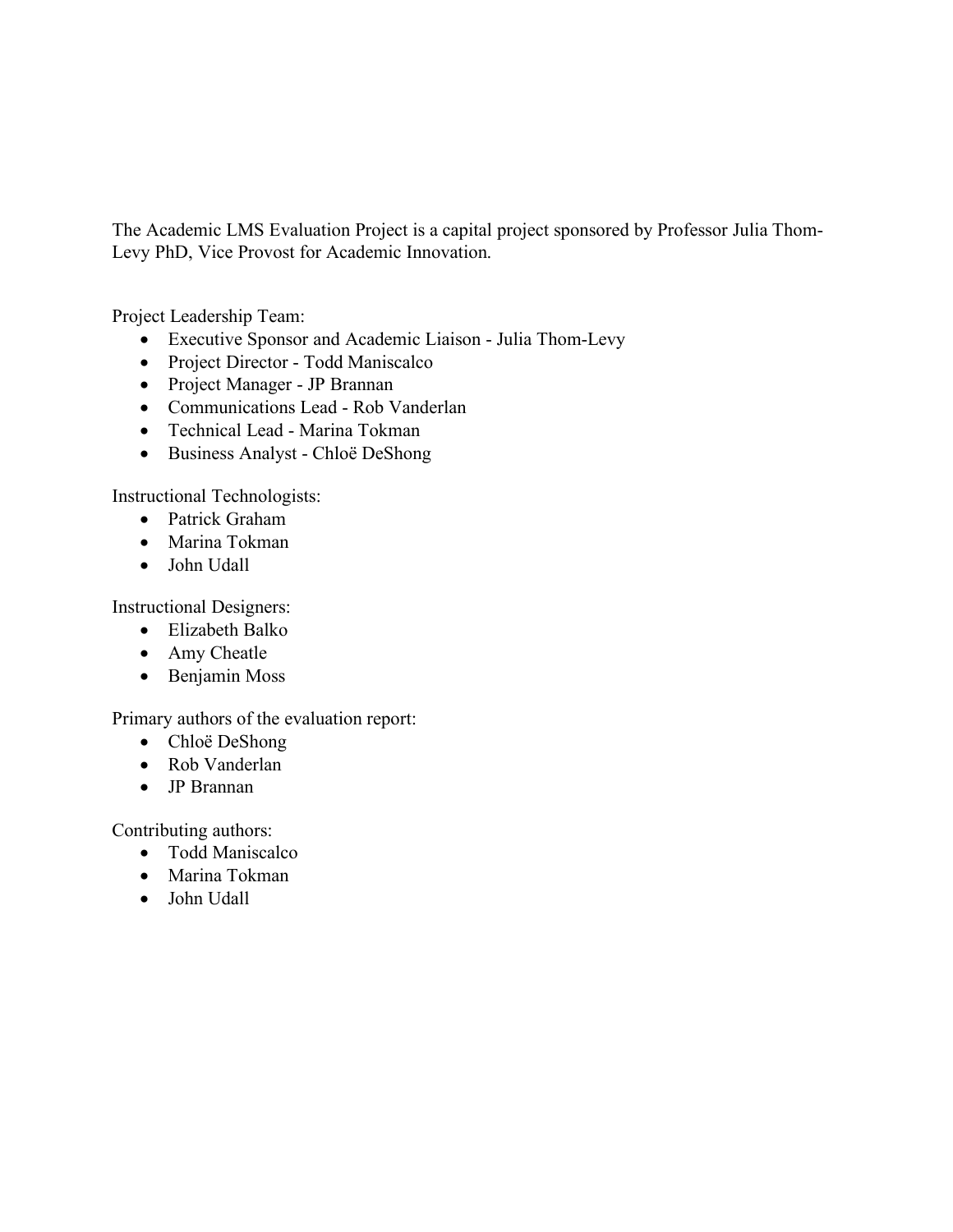## **Executive Summary**

From December 2016 – February 2018 staff members in the Center for Teaching Innovation (CTI) and Cornell Information Technologies (CIT) conducted a thorough evaluation of Cornell's options for an academic Learning Management System (LMS). Cornell's current contract with Blackboard Inc. will come up for renewal in June 2018 and an evaluation of Cornell's main academic LMS had not been performed in ten years. The market for LMS products is extremely competitive, with the market leaders competing for market share based largely on regular improvements and innovation. At Cornell, most schools and colleges use Blackboard to some degree though eCornell and the ILR school's executive education programs use another product, Canvas. Cornell Weill Medicine also uses Canvas, and the College of Veterinary Medicine has indicated that it may also switch to Canvas in the near future. In the Computer Science and CIS programs, some faculty use an internally-developed system instead of Blackboard. The project team's charge was to provide university leadership with objective data that will allow Cornell's leaders to make an informed decision in line with Cornell's overall priorities.

Cornell's evaluation considered the three top contenders, Blackboard, Canvas, and Brightspace from multiple perspectives. Groups of campus stakeholders were interviewed to identify requirements for LMS software. 2,566 faculty members were surveyed (and over 700 responded) regarding their current LMS experiences and needs. Survey responses were analyzed collectively and across a series of demographic variables. Student round table sessions were conducted, and the student body was surveyed via Blackboard. Over 50 faculty members were interviewed individually. Finally, a one-semester pilot of the possible alternative systems was conducted including 32 courses and 1,712 students. Each of these sources provided information about teaching and learning experiences at Cornell that will be useful beyond the scope of this evaluation.

The evaluation also included an investigation of anticipated future teaching needs. The project team reviewed the LMS choices made by Cornell's peer institutions. Most peer institutions identified either use Canvas or are in the process of switching to it. In addition, standard analyses of technology, security, and financial costs were conducted. The results are summarized in this report, with full details available in the appendices.

Though there are some strong individual opinions in favor of specific alternatives, taken as a whole the university faculty indicated that they were generally satisfied with the current system but are open to new opportunities if there is an improvement. Students participating surveys or focus groups did not express a strong preference for any specific system but emphasized the need for one standard system across Cornell. Technical analysis did not find any major differences among the competitors, though each product has its own particular strengths and weaknesses. The one-time cost of switching systems is a critical item for consideration. In addition to these considerations, a decision to switch systems may represent an opportunity for Cornell to invigorate campus interest in innovations in teaching and learning. A change would be an opportunity to re-open conversations with Cornell units that have already decided against using the current central tool set. Additionally, all three contenders can be extended via custom APIbased integrations, and Canvas is also an open-source application, which would give interested Cornell faculty the ability to submit custom-developed plugins for inclusion in the Canvas product itself. The possibilities presented by a renewed campus conversation in this area may